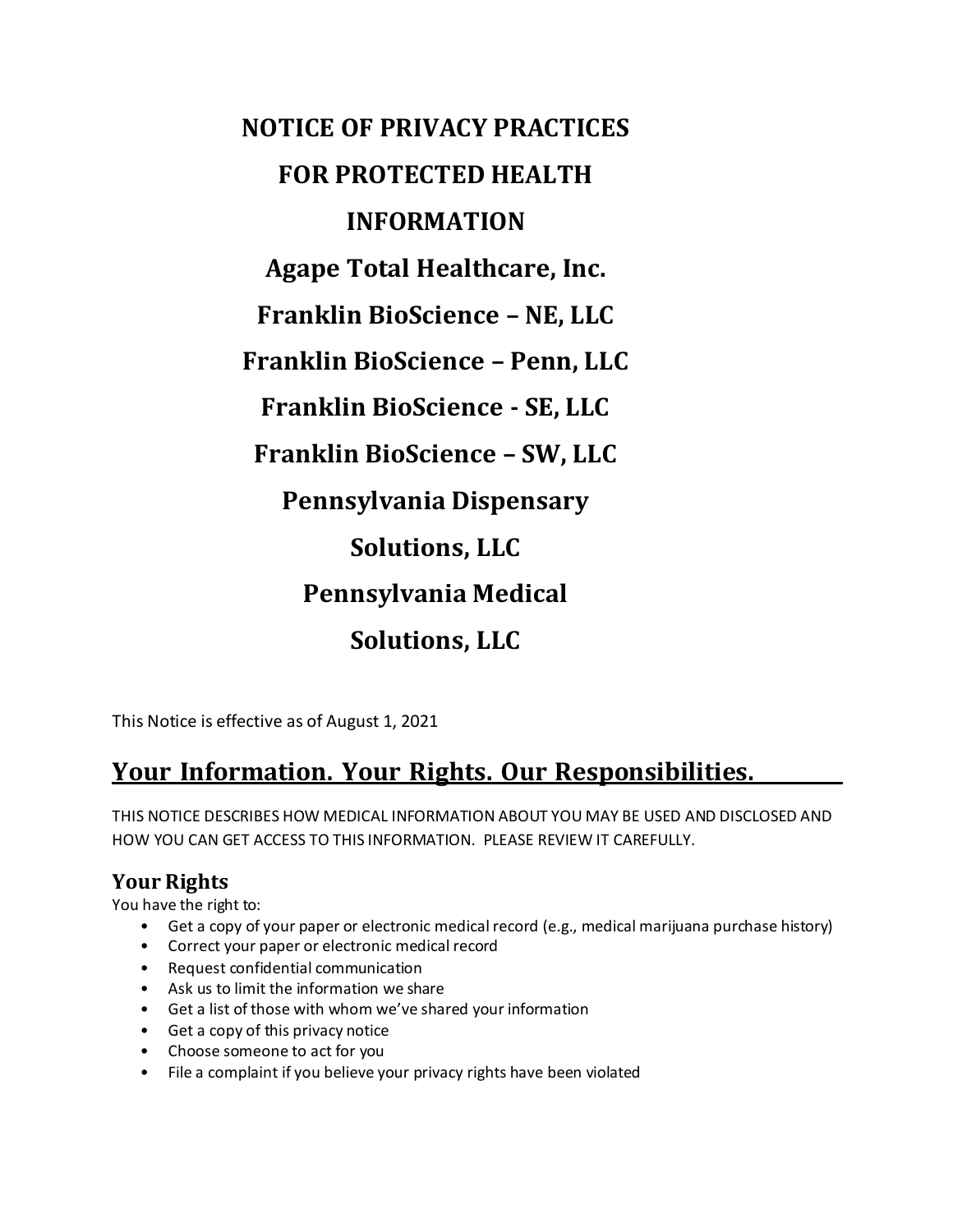## **Your Choices**

You have some choices in the way that we use and share information as we:

- Tell family and friends about your condition or status as a medical marijuana patient
- Provide disaster relief
- Share your information as detailed below

## **Our Uses and Disclosures**

We may use and share your information as we:

- Treat you
- Run our organization
- Bill for your services
- Help with public health and safety issues
- Do research
- Comply with the law
- Address workers' compensation, law enforcement, and other government requests
- Respond to lawsuits and legal actions

## **Your Rights**

**When it comes to your health information, you have certain rights.** This section explains your rights and some of our responsibilities to help you.

**Get an electronic or paper copy of your medical record**

- You can ask to see or get an electronic or paper copy of your medical record and other health information we have about you. Ask us how to do this.
- We will provide a copy or a summary of your health information, usually within 30 days of your request. We may charge a reasonable, cost-based fee.

#### **Ask us to correct your medical record**

- You can ask us to correct health information about you that you think is incorrect or incomplete. Ask us how to do this.
- We may say "no" to your request, but we'll tell you why in writing within 60 days.

#### **Request confidential communications**

- You can ask us to contact you in a specific way (for example, home or office phone) or to send mail to a different address.
- We will say "yes" to all reasonable requests.

#### **Ask us to limit what we use or share**

• You can ask us not to use or share certain health information for treatment, payment, or our operations. We are not required to agree to your request, and we may say "no" if it would affect your care.

#### **Get a list of those with whom we've shared information**

- You can ask for a list (accounting) of the times we've shared your health information for six years prior to the date you ask, who we shared it with, and why.
- We will include all the disclosures except for those about treatment, payment, and health care operations, and certain other disclosures (such as any you asked us to make). We'll provide one accounting a year for free but will charge a reasonable, cost-based fee if you ask for another one within 12 months. We will inform you of the amount of the fee in advance and you can decide not to receive the additional accounting.

#### **Get a copy of this privacy notice**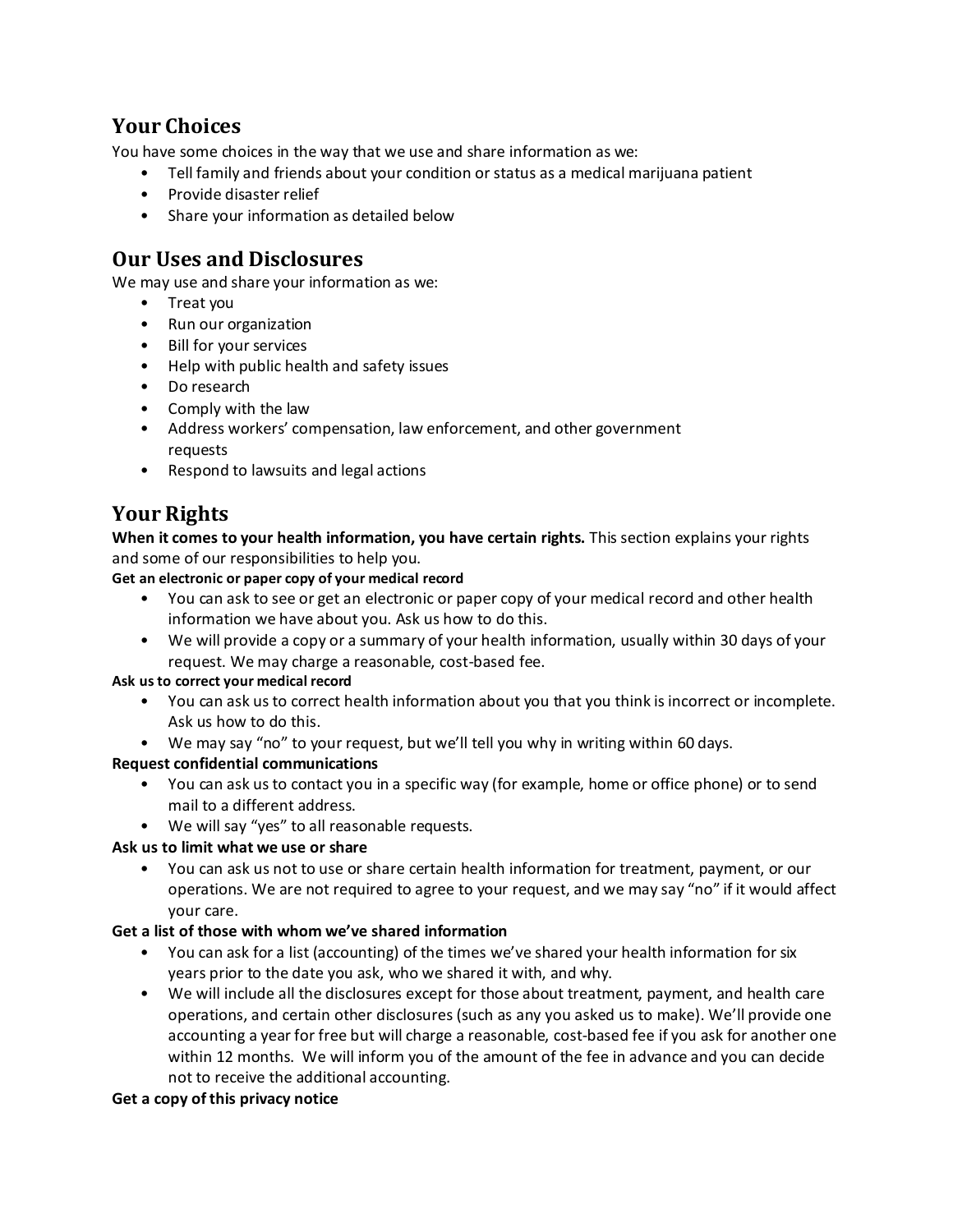You can ask for a paper copy of this notice at any time, even if you have agreed to receive the notice electronically. We will provide you with a paper copy promptly. This Notice of Privacy Practices for Protected Health Information is also available a[t https://customercare.beyond-hello.com/hc/en](https://customercare.beyond-hello.com/hc/en-us/articles/4680850493965-Notice-of-Privacy-Practices)[us/articles/4680850493965-Notice-of-Privacy-Practices](https://customercare.beyond-hello.com/hc/en-us/articles/4680850493965-Notice-of-Privacy-Practices) .

#### **Choose someone to act for you**

- If you have given someone medical power of attorney or if someone is your legal guardian, that person can exercise your rights and make choices about your health information.
- We will make sure the person has this authority and can act for you before we take any action.

#### **File a complaint if you feel your rights are violated**

- You can complain if you feel we have violated your rights by contacting us using the information on page 1.
- You can file a complaint with the U.S. Department of Health and Human Services Office for Civil Rights by sending a letter to 200 Independence Avenue, S.W., Washington, D.C. 20201, calling 1 877-696-6775, or visiting [www.hhs.gov/ocr/privacy/hipaa/complaints/.](http://www.hhs.gov/ocr/privacy/hipaa/complaints/)
- We will not retaliate against you for filing a complaint.

## **Your Choices**

**For certain health information, you can tell us your choices about what we share.** If you have a clear preference for how we share your information in the situations described below, talk to us. Tell us what you want us to do, and we will follow your instructions.

In these cases, you have both the right and choice to tell us to:

- Share information with your family, close friends, or others involved in your care
- Share information in a disaster relief situation

If you are not able to tell us your preference, for example if you are unconscious, we may go ahead *and share your information if we believe it is in your best interest. We may also share your information when needed to lessen a serious and imminent threat to health or safety.*

In these cases we never share your information unless you give us written permission:

- Marketing purposes
- Sale of your information

## **Our Uses and Disclosures**

## **How do we typically use or share your health information?**

We typically use or share your health information in the following ways.

#### **Treat you**

We can use your health information and share it with other professionals who are treating you, as allowed by law.

*Example: A doctor treating you asks us for information related to your care.*

#### **Run our organization**

We can use and share your health information to run our practice, improve your care, and contact you when necessary.

*Example: We use health information about you to manage your treatment and services.*

#### **Get paid for your medical cannabis**

We can use your health information to get paid for your medical cannabis or to check that the correct amount was charged for your medical cannabis.

*Example: We may share payment information with your designated caregiver.*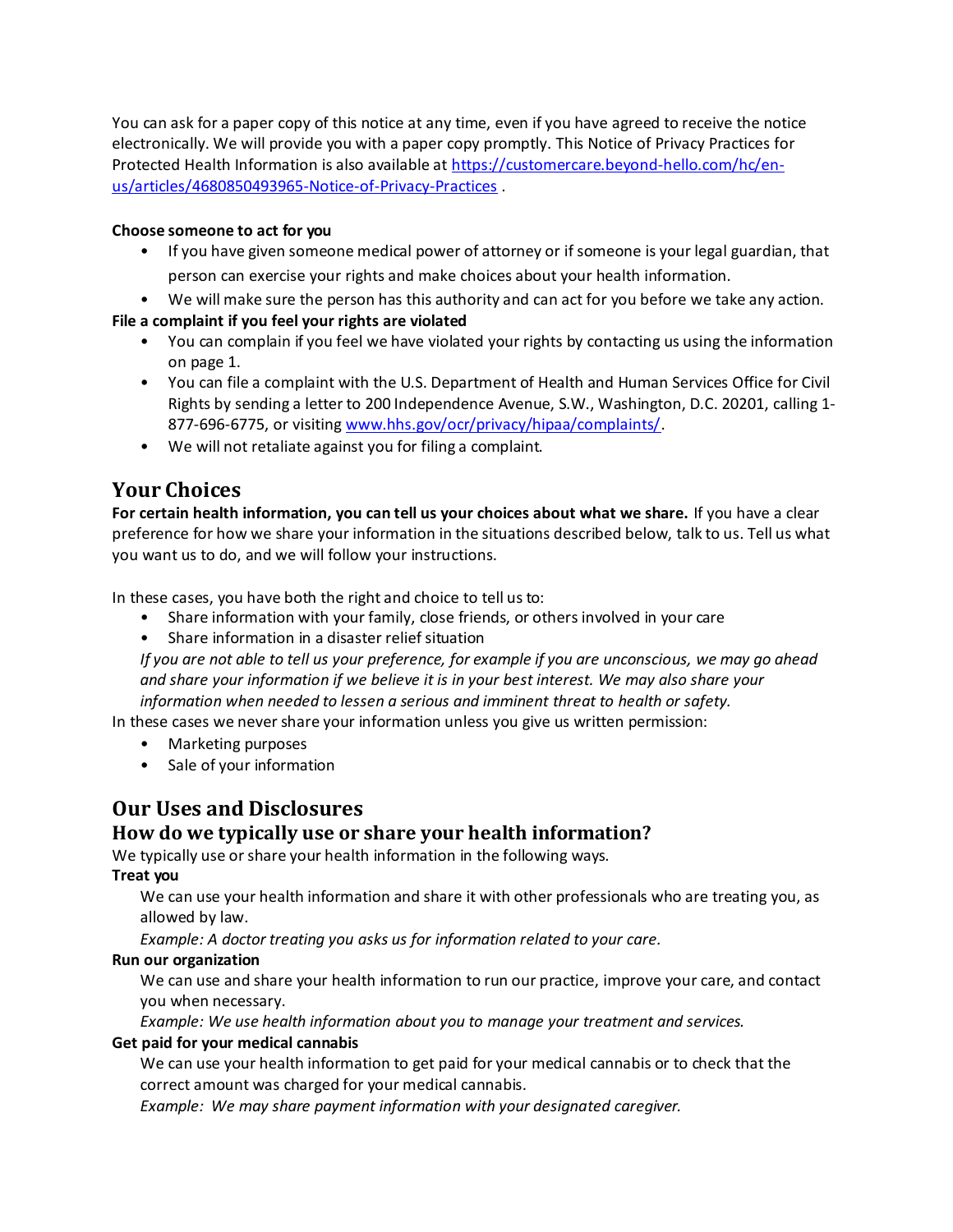### **How else can we use or share your health information?**

We are allowed or required to share your information in other ways – usually in ways that contribute to the public good, such as public health and research. We have to meet many conditions in the law before we can share your information for these purposes. For more information see: [www.hhs.gov/ocr/privacy/hipaa/understanding/consumers/index.html](http://www.hhs.gov/ocr/privacy/hipaa/understanding/consumers/index.html)**.**

#### **Help with public health and safety issues**

We can share health information about you for certain situations such as:

- Preventing disease
- Helping with product recalls
- Reporting adverse reactions to medications
- Reporting suspected abuse, neglect, or domestic violence
- Preventing or reducing a serious threat to anyone's health or safety

#### **Do research**

We can use or share your information for health research.

#### **Comply with the law**

We will share information about you if state or federal laws require it, including with the State Department of Public Health, State Department of Business Regulations, and U.S. Department of Health and Human Services if it wants to see that we're complying with federal privacy law.

#### **Respond to organ and tissue donation requests**

We can share health information about you with organ procurement organizations.

#### **Work with a medical examiner or funeral director**

We can share health information with a coroner, medical examiner, or funeral director when an individual dies.

#### **Address workers' compensation, law enforcement, and other government requests**

We can use or share health information about you:

- For workers' compensation claims
- For law enforcement purposes or with a law enforcement official
- With health oversight agencies for activities authorized by law
- For special government functions such as military, nationalsecurity, and presidential protective services

#### **Respond to lawsuits and legal actions**

We can share health information about you in response to a court or administrative order, or in response to a subpoena if certain conditions are met to provide you with notice or to obtain an order protecting the information.

## **Our Responsibilities**

- We are required by law to maintain the privacy and security of your protected health information.
- We will let you know promptly if a breach occurs that may have compromised the privacy or security of your information. To the extent required by law, we will also let state regulators know of the breach.
- We must follow the duties and privacy practices described in this notice and give you a copy of it.
- We will not use or share your information other than as described here unless you tell us we can in writing. If you tell us we can, you may change your mind at any time. Let us know in writing if you change your mind.